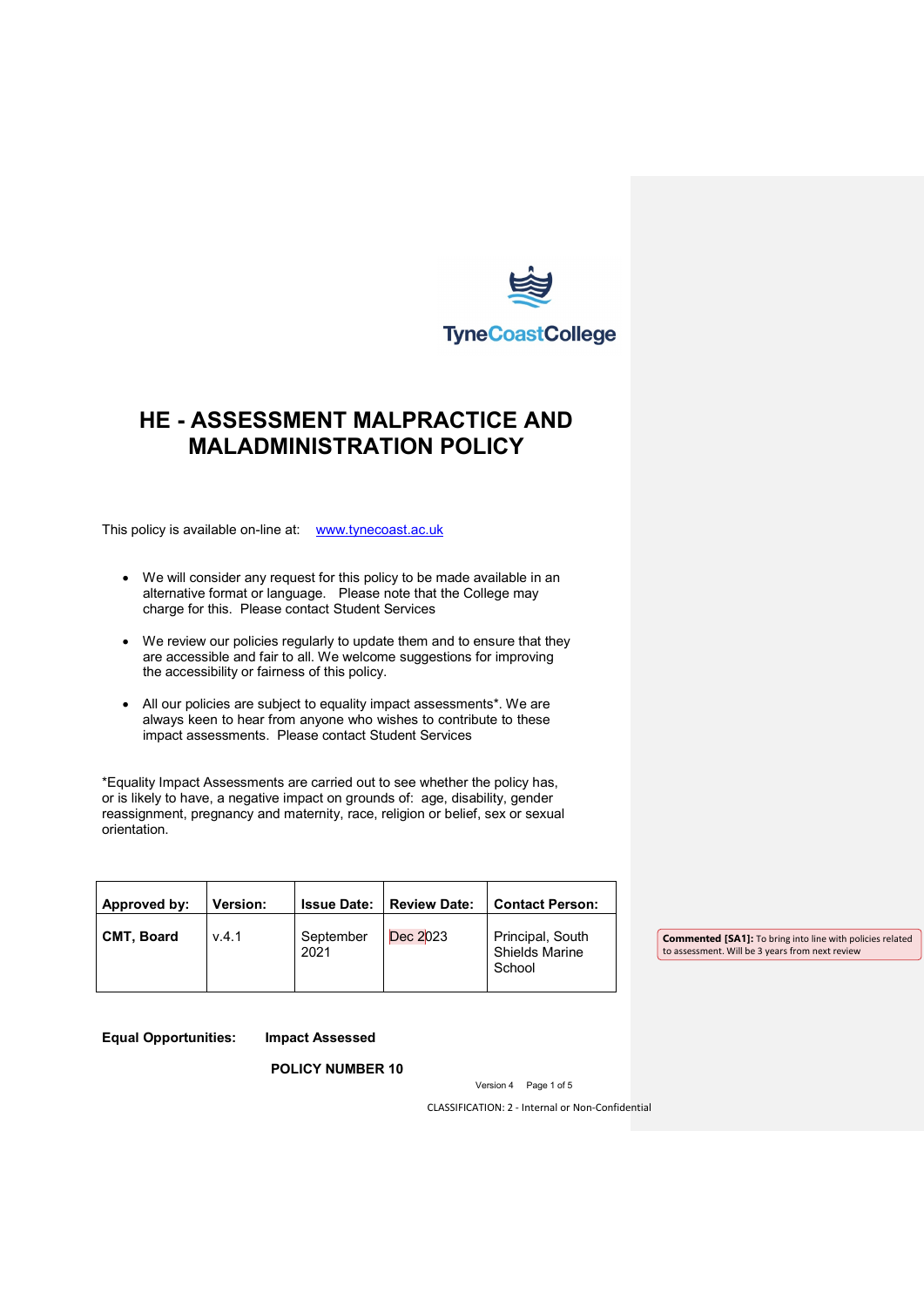#### **HE - ASSESSMENT MALPRACTICE AND MALADMINITRATION POLICY**

#### **1. Policy Statement**

Incidents of malpractice/maladministration can potentially lead to learners being disadvantaged, can require the conducting of costly and time-consuming investigations and may cause reputational damage to the College. It is, therefore, desirable to prevent malpractice or maladministration from occurring, whenever possible. Where it is not possible to prevent this, cases of suspected or actual malpractice/maladministration should be dealt with quickly, thoroughly and effectively.

# **2. Scope**

This policy and procedure relate to malpractice/maladministration by college staff and students. It applies to all internal assessments, and all internal and external examinations. Where awarding bodies have their own published procedures, these will take precedence over the college policy and procedures.

## **3. Legislation**

The Human Rights Act 1998 applies to the operation of this policy.

#### **4. Responsibilities**

All staff have a responsibility to give full and active support for the policy by ensuring:

4.1 The policy is known, understood and implemented.

#### **5. Actions to Implement and Develop Policy**

- 5.1 Curriculum Leaders should, at the appropriate time, introduce new members of staff to this policy.
- 5.2 Course teams use robust internal moderation/verification procedures as detailed in the Internal Verification Policy and Procedures
- 5.3 Course teams should use the student induction period, and other appropriate times, to introduce learners to this policy.

**Commented [SA2]:** Change from QMP4 which does not exist for HE and for FE only relates to IV for NVQ

Version 4 Page 2 of 5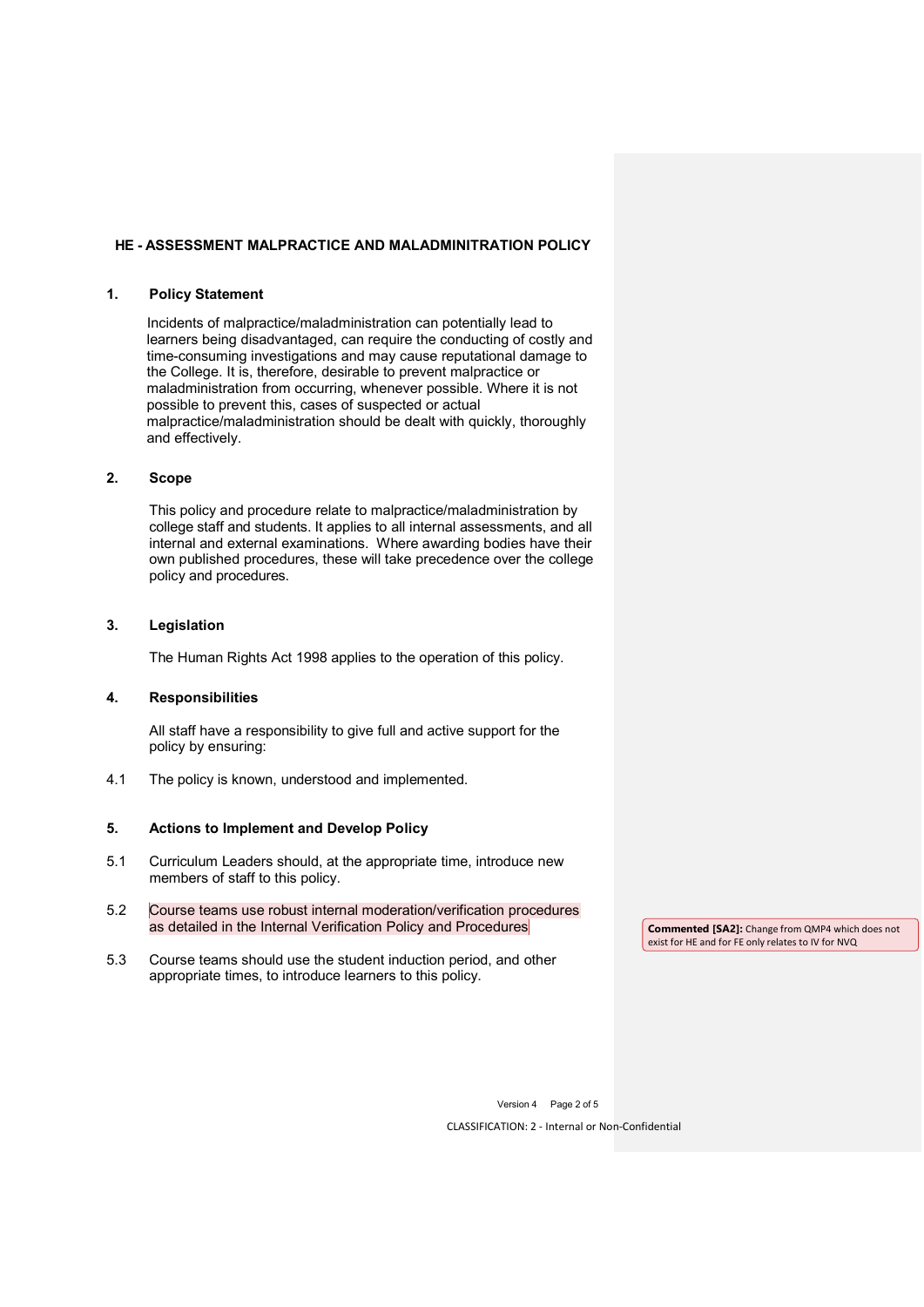#### **6. Definitions and Examples**

Malpractice means any act, default or practice (whether deliberate or resulting from neglect or default) that is a breach of TCC or Awarding Authority requirements, including any act, default or practice that:

- compromises, attempts to compromise, or may compromise, the process of assessment, the integrity of any qualification, or the validity of a result or certificate; and/or
- damages the authority, reputation or credibility of TCC or any officer, employee or agent of any awarding authority

Malpractice can include both deliberate non-compliance with awarding authority requirements and maladministration in the assessment and delivery of any qualification.

Maladministration is any non-deliberate activity, neglect, default or other practice that results in the College or learner not complying with the specified requirements for delivery of the qualifications as set out in the relevant codes of practice, where applicable

### 6.1 **College staff malpractice:**

Any deliberate action by a member of staff that has the potential to undermine the integrity of the assessment process.

The following are examples of malpractice by center staff; this list is not exhaustive and other examples of malpractice may be considered by the College at its discretion.

- 6.1.1 Improper assistance to candidates.
- 6.1.2 Inventing or changing marks for internally assessed work (course work or portfolio evidence) where there is insufficient evidence of the candidates' achievement to justify the marks given or assessment decisions made.
- 6.1.3 Fraudulent submissions that could lead to false claims for certificates.
- 6.1.4 Inappropriate retention of certificates.
- 6.1.5 Producing falsified witness statements, for example for evidence the learner has not generated.
- 6.1.6 Allowing evidence, which is known by the staff member not to be the learner's own, to be included in a learner's assignment/task/portfolio/coursework.
- 6.1.7 Facilitating and allowing impersonation.
- 6.1.8 Misusing the conditions for special learner requirements, for example

Version 4 Page 3 of 5

CLASSIFICATION: 2 - Internal or Non-Confidential

**Commented [SA3]:** Amended to include a more detailed definition of Malpractice and maladministration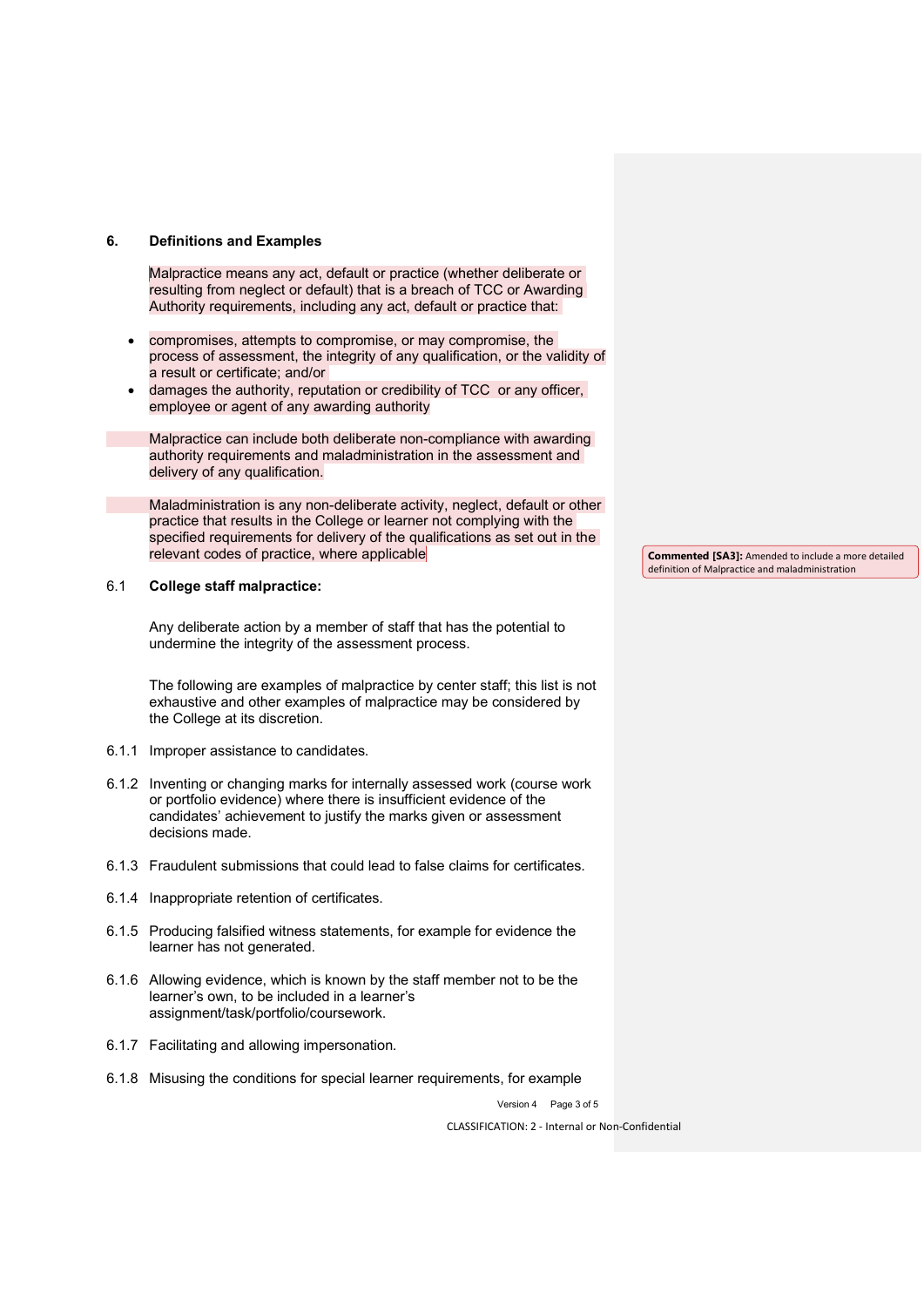where learners are permitted support, such as amanuensis, this is permissible up to the point where the support has the potential to influence the outcome of the assessment.

- 6.1.9 Failing to keep assessment/examination/test papers secure prior to the assessment/examination test.
- 6.1.10 Falsifying records/certificates. For example: by alteration, substitution, or by fraud.

#### 6.2 **Learner malpractice**:

Any action by the learner that has the potential to undermine the integrity and validity of the assessment of the learner's work.

The following are examples of malpractice by learners; this list is not exhaustive and other instances of malpractice may be considered by the College at its discretion:

- 6.2.1 Plagiarism of any nature; in which case reference should be made to the College's Plagiarism Policy
- 6.2.2 Collusion by working collaboratively with other learners to produce work that is submitted as individual learner work.
- 6.2.3 Copying (including the use of ICT to aid copying).
- 6.2.4 Deliberate destruction of another's work.
- 6.2.5 Fabrication of results or evidence.
- 6.2.6 False declaration of authenticity in relation to the contents of a portfolio or coursework
- 6.2.7 Impersonation by pretending to be someone else in order to produce the work for another or arranging for another to take one's place in an assessment/examination.

#### **7. Procedures used to deal with the above**

- 7.1 Where the College discovers or suspects an individual, or individuals, of malpractice or maladministration it will conduct an investigation in a form commensurate with the nature of the allegation in accordance with awarding body requirements.
- 7.2 Where the malpractice/maladministration includes the award of external certification, the awarding body shall be informed immediately by the nominated College centre coordinator.

**Commented [SA4]:** Addition for clarity

- **Commented [SA5]:** Requested by Awarding authorities
- 7.3 Where a member of staff is suspected of malpractice, the Executive

Version 4 Page 4 of 5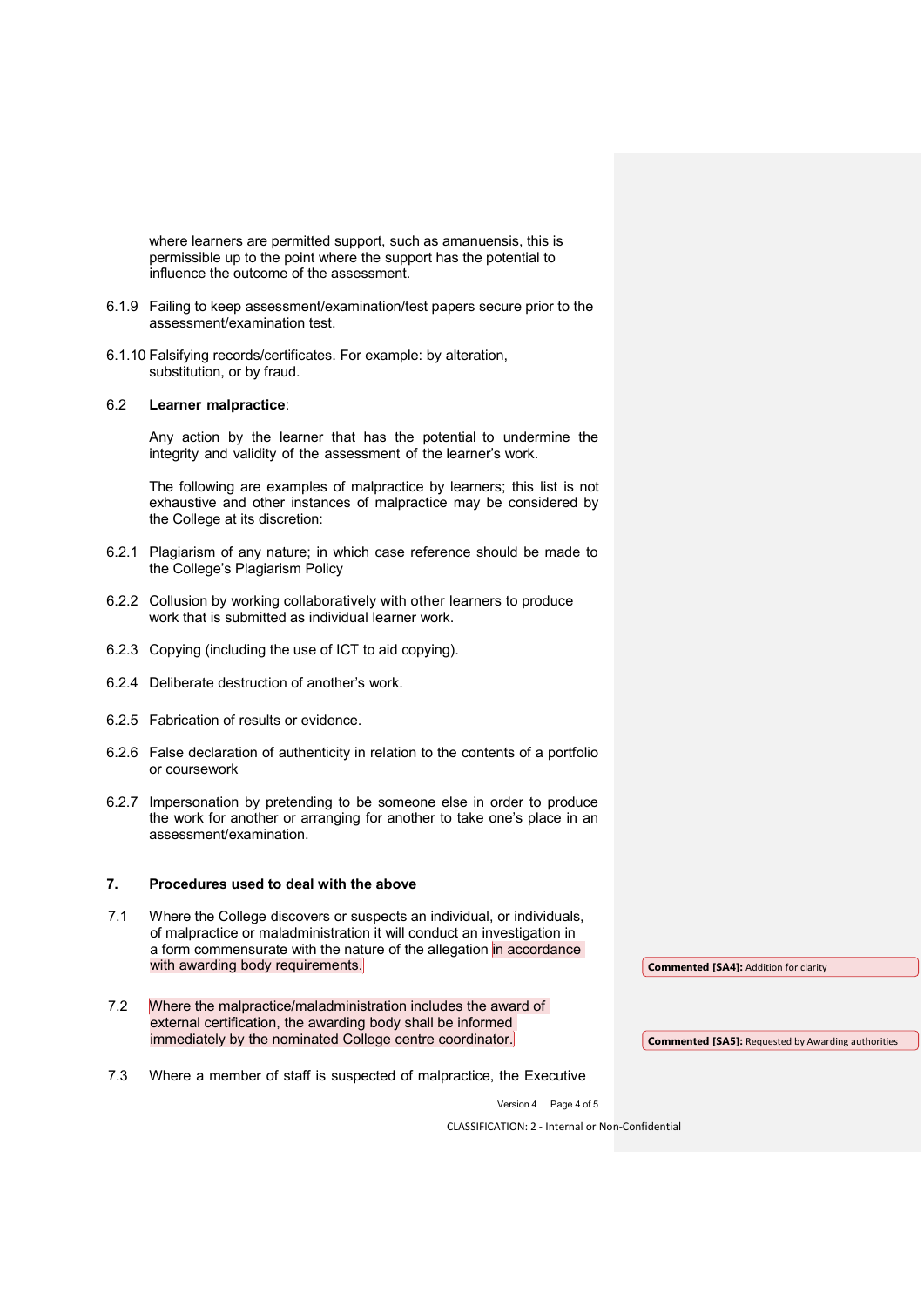Director of HR must be informed immediately. Malpractice may be considered to be Gross Misconduct and the staff disciplinary policy must be invoked.

- 7.4 The Head of School, Assistant Principal or their nominated replacement, will conduct a preliminary investigation to determine the seriousness of the issue.
- 7.5 The College will make the individual(s) aware at the earliest opportunity of the nature of the alleged malpractice/maladministration and of possible consequences should it be proven.
	- 7.5.1 The process for staff at this stage will then follow the College Staff Disciplinary Policy and Procedure and, in all cases, in conjunction with the Executive Director of HR.
	- 7.5.2 The process for learners/students at this stage will follow the TCC Student Discipline, Positive Behaviour Policy and **Procedure**
- 7.6 The investigation will proceed through the following stages:
	- 7.6.1 **Preliminary investigation** conducted by the appropriate Head of School to determine whether a full investigation is necessary. If the allegation appears to have substance, then all assessments by this member of staff should be halted until the investigation is complete and the member of staff may be suspended.
	- 7.6.2 **Full Investigation** Should it be determined that a full investigation is necessary it shall be conducted by an independent Investigation Officer appointed by the Principal in whose area the allegation occurred.
- 7.7 For cases of student assessment malpractice, reference should be made by the Investigation Officer to other relevant policies in Section 9.
- 7.8 Where the Investigating Officer report indicates that the student assessment is suspect or flawed, then the relevant policies in Section 9 should be consulted for appropriate penalties. Such penalties may include:
	- written warning
	- revision of marks
	- cancellation of components or awards
	- disqualification from future entries
	- revocation of candidate certificates
	- Suspension/exclusion

For staff, the procedure will follow the Staff Disciplinary Policy but sanctions may include:

**Commented [SA7]:** Tidied up removed HR element as included in 7.5.1

**Commented [SA6]:** Specific requirements for staff or

student malpractice

**Commented [SA8]:** Made reference to other relevant policies

**Commented [SA9]:** Inclusion of possible sanctions – requested by awarding authorities

Version 4 Page 5 of 5